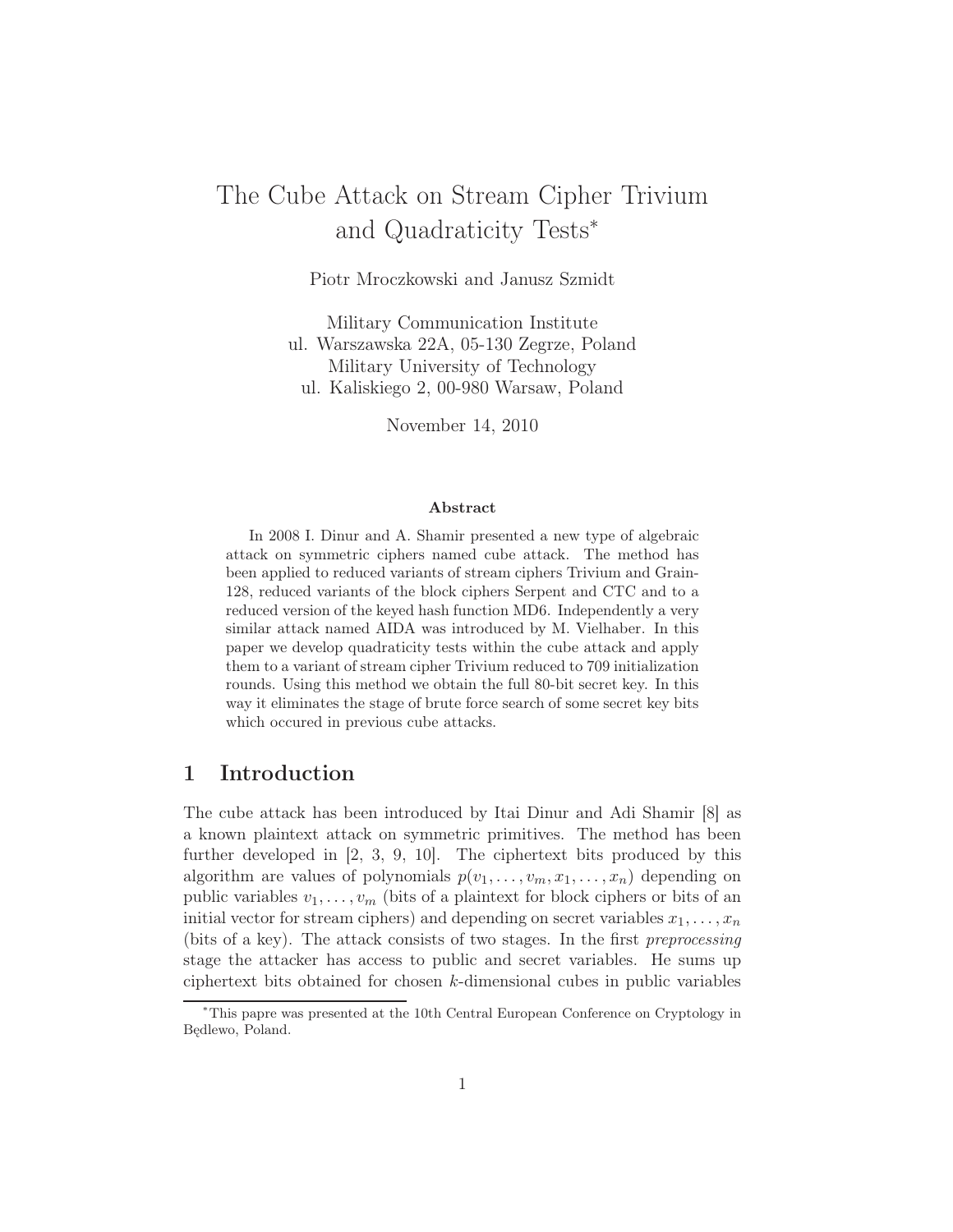and fixed key variables. The attacker chooses different keys and obtains a function depending on key bits. The task of this stage is to find the cases where this function is affine or quadratic and reconstruct it. The tools to investigate the linearity or quadraticity of the resulting Boolean functions are the linearity and quadraticity tests, developed in [1, 5]. The *preprocessing* stage is the most time consuming part of the attack. Heuristic considerations and experiments are involved to find suitable cubes.

In the next *on line* stage of the attack a key is secret and the attacker only has access to public variables. He sums up over the same cubes as in the preprocessing stage to obtain the right hand sides of linear and quadratic equations. Having the system of all equations the attacker tries to solve it to get values of some key bits. To solve the resulting system of quadratic equations, linearization methods can be applied. The remaining, unknown bits of the key can be calculated by brute force searching. Dinur and Shamir [8] applied the cube attack to variants of stream cipher Trivium reduced to 672, 735 and 767 initialization rounds (the whole cipher runs over  $4 \times 288 =$ 1152 initial rounds before producing output key bits). They used linearity tests and obtained a system of linear equations for key bits. In the case of 767 initialization rounds they obtained 35 linear expressions for key bits. The remaining  $80 - 35 = 45$  bits of the secret key dominate the complexity of an attack being  $O(2^{45})$  cipher executions which is below the complexity  $O(2^{80})$  of the brute force search of all key bits. In [8] it was suggested to apply quadraticity tests within the cube attack.

We realize this idea and obtain quadratic and linear expressions involving key bits for a variant of Trivium reduced to 709 initialization rounds. Quadratic terms appear more often than linear ones and this leads to more equations for key bits. In our attack we used 22 and 23 dimensional cubes. We found 41 bits of a randomly chosen secret key using linear terms and 39 remaining bits of this key using quadratic equations. In fact, quadratic equations were solved by hand: substituting bits obtained from linear equations and doing some manipulations. This way the brute force searching of some bits of the secret key was completely eliminated. The complexity of the on line stage of our cube attack is about  $2^{29}$  executions of reduced Trivium with  $709 \div 713$  initialization rounds. The system of linear and quadratic expressions obtained during the *preprocessing* stage can be used to find any secret key.

It is important to have an effective implementation of the cipher in question to perform the cube attack. We used Paul Crowley's [7] implementation of Trivium, which was written using assembly CorePy tool. In this case 128 parallel strings of output key bits are prduced on the level of processor instructions. These strings are used to perform summation over chosen cubes and speed up the *preprocessing* stage of the attack.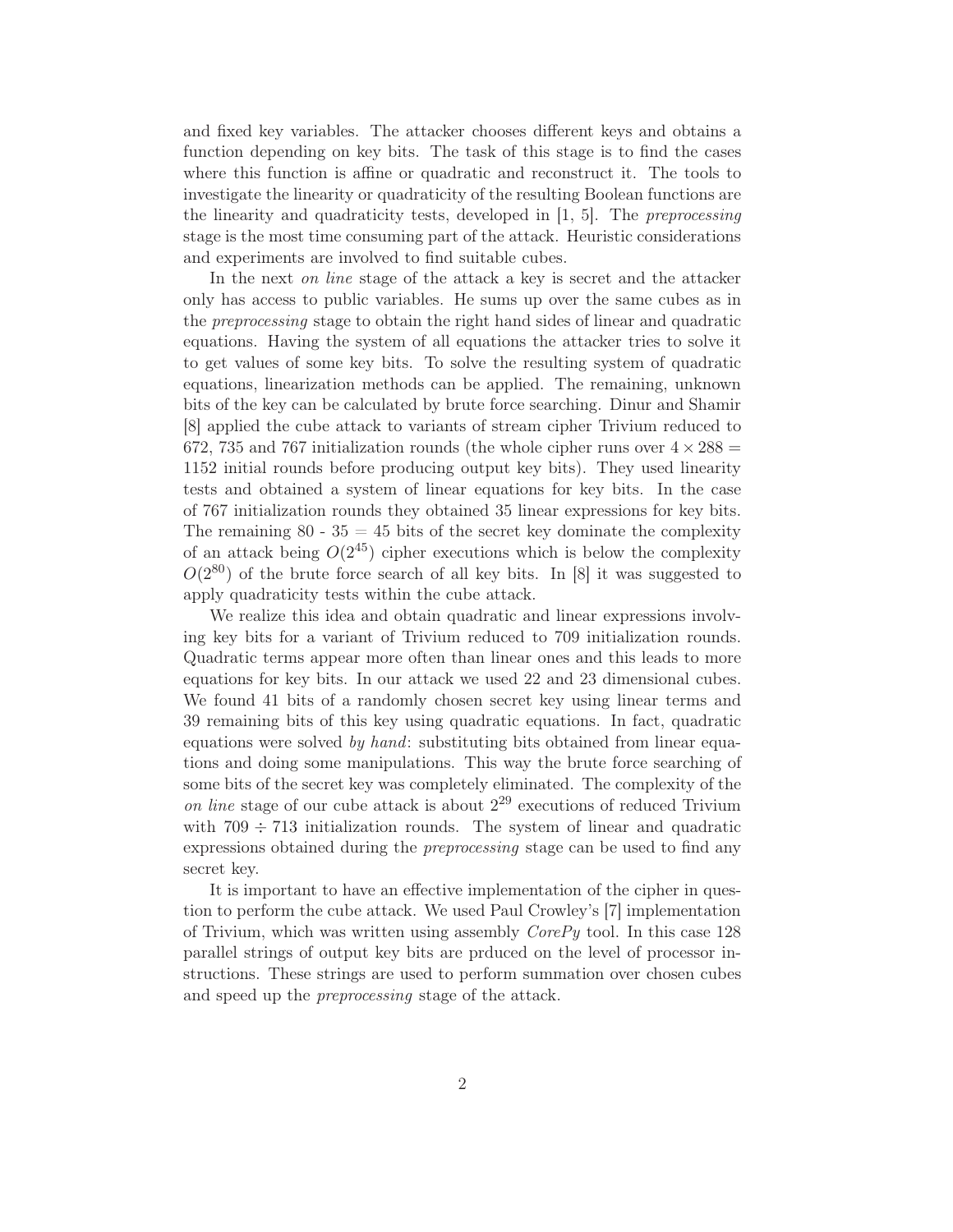### 2 Linearity and Quadraticity Tests

Let  $F_2^n$  be the *n*-dimensional vector space over the binary field  $F_2$  and  $f$ :  $F_2^n \longrightarrow F_2$  a Boolean function of *n* binary variables. The Boolean function f is affine if it satisfies the linearity test:

$$
f(x \oplus x') = f(x) \oplus f(x') \oplus f(0)
$$

for all  $x, x' \in F_2^n$ . Such a function has the following Algebraic Normal Form (ANF):

$$
f(x_1,\ldots,x_n)=\bigoplus_{1\leq i\leq n}a_ix_i\oplus a_0,
$$

where  $a_0, a_1, \ldots, a_n$  are binary coefficients.

The Boolean function  $f$  is quadratic if it satisfies the quadraticity test:

$$
f(x \oplus x' \oplus x'') = f(x \oplus x') \oplus f(x \oplus x'') \oplus f(x' \oplus x'')
$$
  

$$
\oplus f(x) \oplus f(x') \oplus f(x'') \oplus f(0)
$$

for all  $x, x', x'' \in F_2^n$ . Such a function has the following ANF form:

$$
f(x_1,...,x_n) = \bigoplus_{1 \leq i < j \leq n} a_{ij} x_i x_j \oplus \bigoplus_{1 \leq i \leq n} a_i x_i \oplus a_0
$$

for some binary coefficients  $a_{ij}, a_i, a_0$ .

Let us note that a function satisfying the linearity test also satisfies the quadraticity test, with all  $a_{ij}$  equal to zero. The main phenomenon appearing in the cube attack is that quadratic or affine Boolean functions can be detected with high probability by executing the quadraticity or linearity tests only for a very small number of triples  $(x, x', x'')$  or pairs  $(x, x')$ . Linearity tests and their information-theoretical applications were investigated by Blum, Luby and Ribenfeld [5]. Testing of low-degree polynomials over  $F_2$ was developed by Alon, Kaufman, Krivelevich, Litsyn and Ron in [1].

The coefficients in the Algebraic Normal Form can be calculated by summing over suitable cubes. The task of the *preprocessing* stage is to collect, for the cipher under study, as many quadratic and linear expressions in key bits as possible.

# 3 Specification of Trivium

#### 3.1 Key Stream Generation

The stream cipher Trivium contains a 288-bit inner state consisting of three registers of lengths 84, 93 and 111. The key stream generation is an iterative process which extracts the values of 15 specific state bits and uses them to update 3 bits of the state and to compute 1 bit of the key stream. The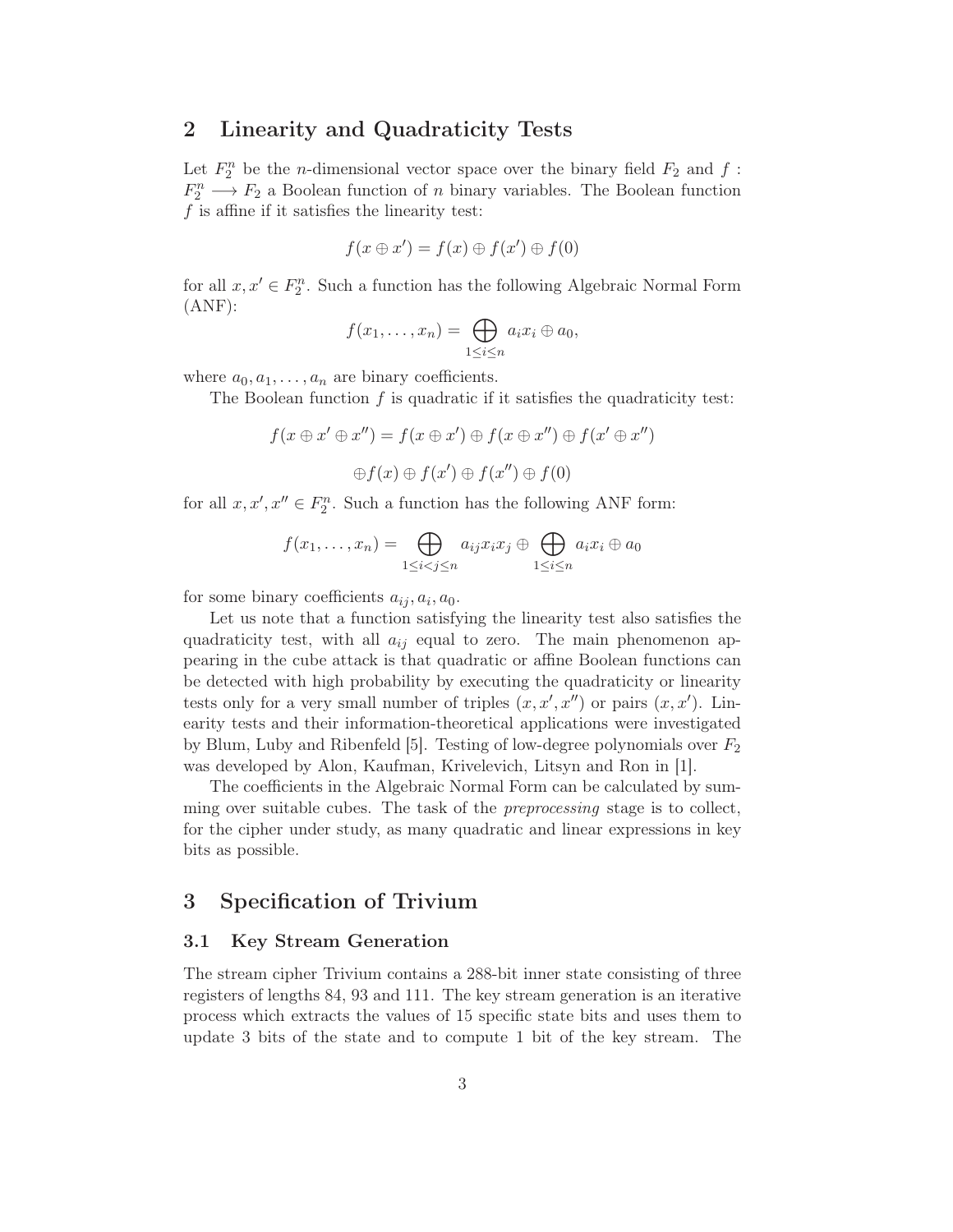state bits are then rotated and the process repeats. The generation of the ouput bitstring  $(z_i)$  of the maximal length of up to  $N = 2^{64}$  bits, can be represented as follows:

for i=1 to  $\rm N$ 

$$
t_1 \leftarrow s_{66} + s_{93}
$$
  
\n
$$
t_2 \leftarrow s_{162} + s_{177}
$$
  
\n
$$
t_3 \leftarrow s_{243} + s_{288}
$$
  
\n
$$
z_i \leftarrow t_1 + t_2 + t_3
$$
  
\n
$$
t_1 \leftarrow t_1 + s_{91} \cdot s_{92} + s_{171}
$$
  
\n
$$
t_2 \leftarrow t_2 + s_{175} \cdot s_{176} + s_{264}
$$
  
\n
$$
t_3 \leftarrow t_3 + s_{286} \cdot s_{287} + s_{69}
$$
  
\n
$$
(s_1, s_2, \ldots, s_{93}) \leftarrow (t_3, s_1, \ldots, s_{92})
$$
  
\n
$$
(s_{94}, s_{95}, \ldots, s_{177}) \leftarrow (t_1, s_{94}, \ldots, s_{176})
$$
  
\n
$$
(s_{178}, s_{179}, \ldots, s_{288}) \leftarrow (t_2, s_{178}, \ldots, s_{287})
$$

end for

# 3.2 Key and Initial Value Setup

The 288-bit inner state of Trivium is initialized in the following way:

$$
(s_1, s_2, \dots, s_{93}) \leftarrow (k_1, k_2, \dots, k_{80}, 0, \dots, 0)
$$
  

$$
(s_{94}, s_{95}, \dots, s_{177}) \leftarrow (IV_1, IV_2, \dots, IV_{80}, 0, \dots, 0)
$$
  

$$
(s_{178}, s_{179}, \dots, s_{288}) \leftarrow (0, 0, \dots, 0, 1, 1, 1)
$$

for  $i = 1$  to  $1152$ 

$$
t_1 \leftarrow s_{66} + s_{93}
$$
  
\n
$$
t_2 \leftarrow s_{162} + s_{177}
$$
  
\n
$$
t_3 \leftarrow s_{243} + s_{288}
$$
  
\n
$$
t_1 \leftarrow t_1 + s_{91} \cdot s_{92} + s_{171}
$$
  
\n
$$
t_2 \leftarrow t_2 + s_{175} \cdot s_{176} + s_{264}
$$
  
\n
$$
t_3 \leftarrow t_3 + s_{286} \cdot s_{287} + s_{69}
$$
  
\n
$$
(s_1, s_2, \ldots, s_{93}) \leftarrow (t_3, s_1, \ldots, s_{92})
$$
  
\n
$$
(s_{94}, s_{95}, \ldots, s_{177}) \leftarrow (t_1, s_{94}, \ldots, s_{176})
$$
  
\n
$$
(s_{178}, s_{179}, \ldots, s_{288}) \leftarrow (t_2, s_{178}, \ldots, s_{287})
$$

end for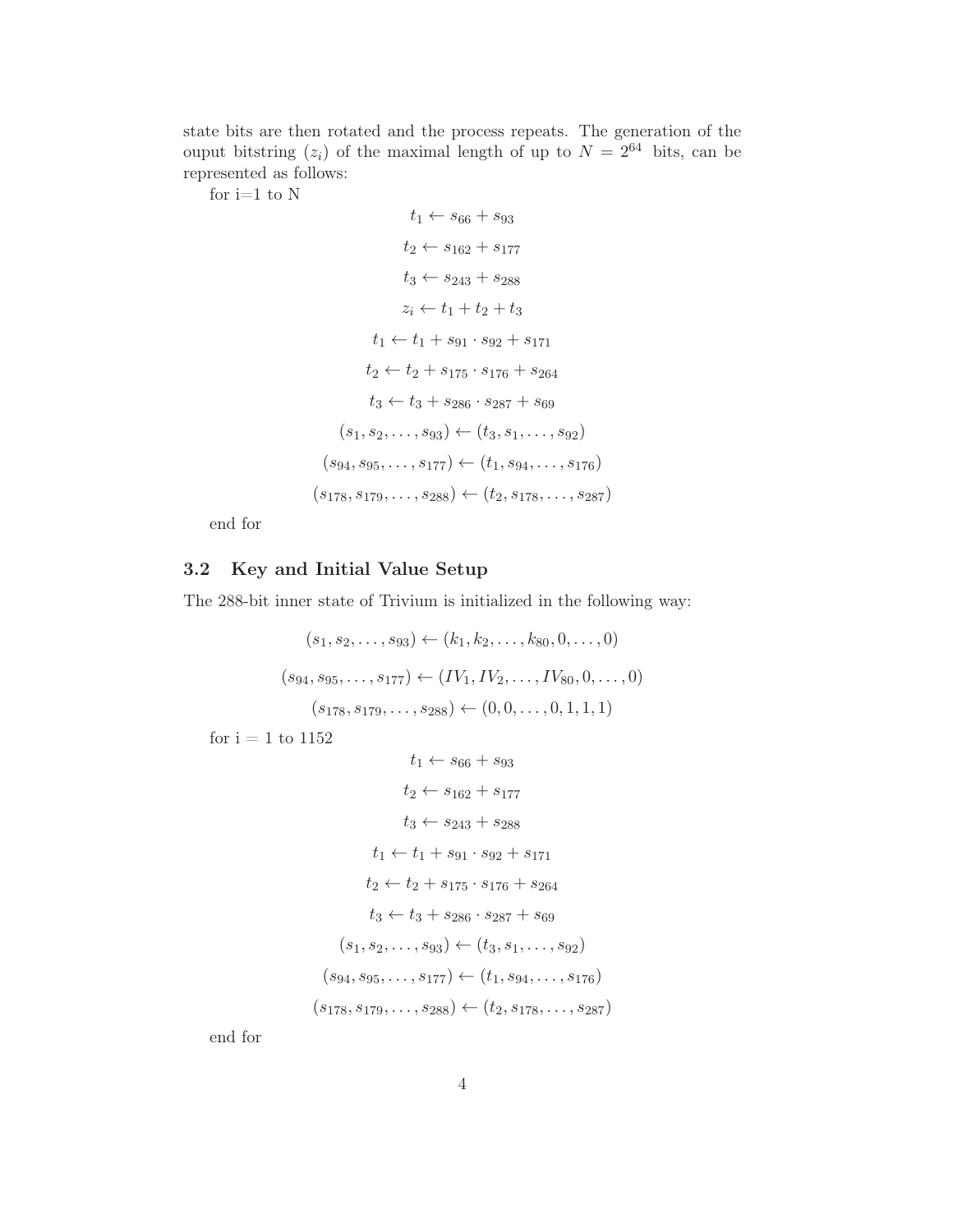# 4 Results of the Cube Attack

### 4.1 Linear Expressions

In the preprocessing stage we found linear expressions involving unknown key bits. These expressions were obtained by summing up over cubes, which were chosen among initial value variables. 240 linearity tests were performed for each cube from Table 1. The dimensions of the cubes (22 and 23) were fixed experimentally. In fact, the cubes were chosen randomly but also we found a method to obtain a new cube from another one with a linear expression: one must increase the indices of a cube by one (if possible) and increase the number of initialization rounds by one.

|                     | <b>rapic 1.</b> Ellical Capressions.                                                            |       |
|---------------------|-------------------------------------------------------------------------------------------------|-------|
| expression          | cube indices                                                                                    | round |
| x14                 | ${6,8,9,13,22,24,28,30,32,36,39,40,43,45,47,48,60,63,67,68,73,76,79}$                           | 709   |
| x15                 | ${2,9,15,17,27,28,32,40,44,46,52,54,59,64,68,70,71,72,73,74,76,78,79}$                          | 709   |
| $x16 + 1$           | ${1,3,9,10,13,14,16,28,34,37,42,51,52,56,59,60,62,68,69,72,74,79}$                              | 709   |
| x17                 | $\{4,5,6,10,11,12,17,19,21,26,32,40,44,49,54,58,60,61,67,72,74,77,78\}$                         | 709   |
| x18                 | $\{5,9,15,16,20,21,32,33,35,38,41,43,46,52,56,58,60,61,62,69,77,78,79\}$                        | 709   |
| $x19 + 1$           | $\{6,8,13,17,23,27,28,33,44,45,46,53,54,56,60,61,67,68,72,74,75,77,79\}$                        | 709   |
| x20                 | ${1,2,7,13,15,18,19,23,29,34,35,36,38,47,49,54,57,62,64,65,66,68,74}$                           | 709   |
| x21                 | $\{4,7,10,11,19,20,22,23,24,30,32,33,38,41,49,52,54,59,66,67,69,74,77\}$                        | 709   |
| x22                 | ${8,16,18,22,24,26,29,31,34,36,40,41,45,46,47,48,50,59,63,69,72,76,78}$                         | 709   |
| $x23+1$             | $\{6, 10, 13, 16, 19, 25, 28, 35, 39, 42, 44, 48, 57, 61, 62, 63, 64, 65, 67, 68, 73, 77, 78\}$ | 709   |
| x24                 | ${2,4,7,15,17,18,20,23,24,27,29,35,45,47,48,51,57,59,63,65,67,74,77}$                           | 709   |
| x25                 | ${3,5,8,16,18,19,21,24,25,28,30,36,46,48,49,52,58,60,64,66,68,75,78}$                           | 710   |
| $x33 + 1$           | $\{5,10,13,14,15,22,26,27,32,35,36,45,46,50,51,56,59,60,63,64,77,78,79\}$                       | 709   |
| $x35 + 1$           | ${2,6,8,9,19,23,24,29,32,33,34,42,47,49,51,52,53,57,61,64,73,77}$                               | 710   |
| x39                 | $\{0,3,6,8,11,17,28,34,38,39,41,43,46,51,52,53,54,56,64,65,70,72,78\}$                          | 709   |
| x40                 | ${5,6,11,19,27,31,32,39,40,44,47,49,51,52,56,58,59,63,65,66,69,71,79}$                          | 709   |
| $x41 + 1$           | $\{7,9,10,15,17,24,\overline{25,26,33,36,43,45,52,56,59,60,61,63,68,71,74,77\}$                 | 709   |
| $\overline{x}$ 42+1 | ${8,10,11,16,18,25,26,27,34,37,44,46,53,57,60,61,62,64,69,72,75,78}$                            | 710   |
| $x43 + 1$           | $\{9,11,12,17,19,26,27,28,35,38,45,47,54,58,61,62,63,65,70,73,76,79\}$                          | 711   |
| x47                 | $\{4,5,7,13,15,18,27,30,33,34,36,39,42,44,45,46,51,53,57,63,75,77,78\}$                         | 709   |
| $x48 + 1$           | $\{6,7,15,19,27,30,35,37,44,45,46,47,49,50,56,59,60,67,70,71,72,75,79\}$                        | 709   |
| x49                 | $\{0,8,14,18,25,28,31,35,38,42,44,45,51,52,58,60,66,67,70,73,76,77\}$                           | 709   |
| $x50 + 1$           | $\{0,2,8,11,14,15,17,21,22,28,31,32,39,41,52,53,59,60,65,67,74,77,78\}$                         | 709   |
| x51                 | ${1,8,10,15,18,26,28,29,33,35,37,38,42,51,53,55,57,60,61,65,66,67,75}$                          | 709   |
| $x21+x52$           | ${7,10,11,12,15,21,29,32,37,39,41,44,47,53,56,57,59,62,63,66,70,76}$                            | 710   |
| $x53 + 1$           | ${1,4,8,10,11,12,14,15,19,22,24,29,31,33,39,42,50,52,55,58,60,61,65}$                           | 710   |
| $x23+x54+1$         | ${9,12,13,14,17,23,31,34,39,41,43,46,49,55,58,59,61,64,65,68,72,78}$                            | 712   |
| $x24 + x55 + 1$     | ${10, 13, 14, 15, 18, 24, 32, 35, 40, 42, 44, 47, 50, 56, 59, 60, 62, 65, 66, 69, 73, 79}$      | 713   |
| $x57 + 1$           | ${1,3,6,10,11,14,15,16,23,25,28,35,40,41,42,44,46,52,58,66,68,69,75}$                           | 709   |
| $x21+x49+x58+1$     | ${8,12,14,19,26,28,30,40,41,42,43,48,50,53,59,62,63,67,71,72,74,79}$                            | 709   |
| $x59+1$             | $\{6, 14, 16, 31, 37, 40, 43, 48, 50, 53, 54, 55, 57, 58, 60, 61, 62, 68, 72, 73, 74, 76\}$     | 709   |
| $x60 + 1$           | ${3,4,14,16,26,29,30,38,40,43,47,54,56,58,60,64,65,67,69,70,75,76,77}$                          | 709   |
| x61                 | ${3,8,11,14,16,17,18,20,22,24,27,33,35,38,44,48,52,53,59,66,73,77}$                             | 711   |
| x62                 | ${4,9,12,15,17,18,19,21,23,25,28,34,36,39,45,49,53,54,60,67,74,78}$                             | 712   |
| $x19+x63+1$         | ${2,5,9,17,21,27,28,30,35,37,46,48,50,53,54,60,61,63,65,69,71,73,79}$                           | 709   |
| x67                 | ${1,7,12,15,18,27,30,41,44,46,47,48,49,52,53,54,56,59,62,63,66,69,79}$                          | 709   |
| x72                 | $\{6, 11, 16, 19, 26, 34, 36, 39, 41, 42, 47, 49, 52, 54, 57, 59, 66, 67, 71, 72, 76, 79\}$     | 709   |
| x73                 | ${1,3,4,6,12,14,15,19,25,26,28,29,35,40,49,52,57,64,66,67,68,72,75}$                            | 709   |
| x74                 | ${2,4,5,7,13,15,16,20,26,27,29,30,36,41,50,53,58,65,67,68,69,73,76}$                            | 710   |
| x75                 | ${3,5,6,8,14,16,17,21,27,28,30,31,37,42,51,54,59,66,68,69,70,74,77}$                            | 711   |
| x76                 | ${4,6,7,9,15,17,18,22,28,29,31,32,38,43,52,55,60,67,69,70,71,75,78}$                            | 712   |

Table 1. Linear expressions.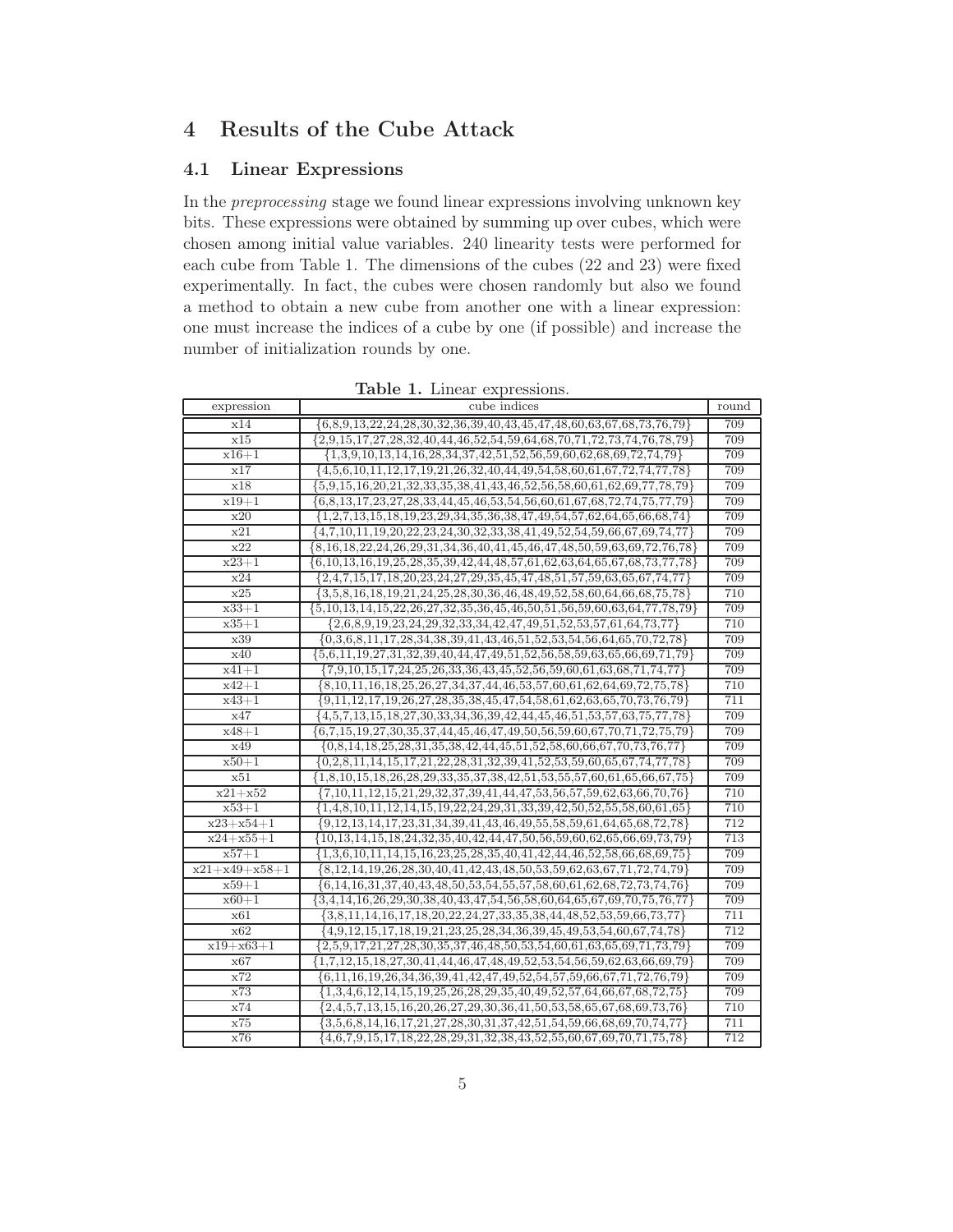After collecting linear expressions and the corresponding cubes we performed the on line stage of cube attack. We chose a random 80-bit key (the secret in our experiment). Then we summed up the ciphertext bits obtained for the chosen cubes and the secret key, where the bits of initial vectors beyond the cube indices were equal to zero. This way we got the exact values of the terms from Table 1 and we obtained the system of linear equations

| $x14=1$         | $x15=0$                             | $x16=0$               | (1)  |
|-----------------|-------------------------------------|-----------------------|------|
| $x17 = 0$       | $x18=0$                             | $x19 = 1$             | (2)  |
| $x20 = 1$       | $x21 = 0$                           | $x22 = 1$             | (3)  |
| $x23=0$         | $x24=0$                             | $x25 = 1$             | (4)  |
| $x33=1$         | $x35 = 0$                           | $x39 = 1$             | (5)  |
| $x40 = 1$       | $x41=0$                             | $x42 = 0$             | (6)  |
| $x43=1$         | $x47 = 1$                           | $x48 = 1$             | (7)  |
| $x49=1$         | $x50 = 1$                           | $x51 = 0$             | (8)  |
| $x21 + x52 = 0$ | $x53 = 0$                           | $x23 + x54 = 1$       | (9)  |
| $x24 + x55 = 0$ | $x57 = 1$                           | $x21 + x49 + x58 = 1$ | (10) |
| $x59=1$         | $x60 = 1$                           | $x61 = 0$             | (11) |
|                 | $x62 = 0$ $x19 + x63 = 1$ $x67 = 0$ |                       | (12) |
| $x72 = 1$       | $x73=0$                             | $x74 = 0$             | (13) |
|                 | $x75 = 0$ $x76 = 1$                 |                       | (14) |

The equations  $(1) \div (14)$  give the values of 41 bits of the key:

 $x14, x15, x16, x17, x18, x19, x20, x21, x22, x23, x24, x25, x33, x35,$  $x39, x40, x41, x42, x43, x47, x48, x49, x50, x51, x52, x53, x54, x55,$  $x57, x58, x59, x60, x61, x62, x63, x67, x72, x73, x74, x75, x76.$ 

It remained to find 39 bits of the secret key.

### 4.2 Quadratic Expressions

In the preprocessing stage we also found the following cubes with corresponding quadratic terms (Tables 1 and 2). In fact, during this stage, 80 quadraticity tests were executed first, and if the function passed them, the linear tests were applied to check its affineness; additionaly it was checked whether the function was non-constant. The same method was applied to find some cubes with quadratic terms from similar ones by increasing indices and initialization rounds; then the corresponding quadratic polynomials have some regular structure. Having terms from Table 2, the on line stage of the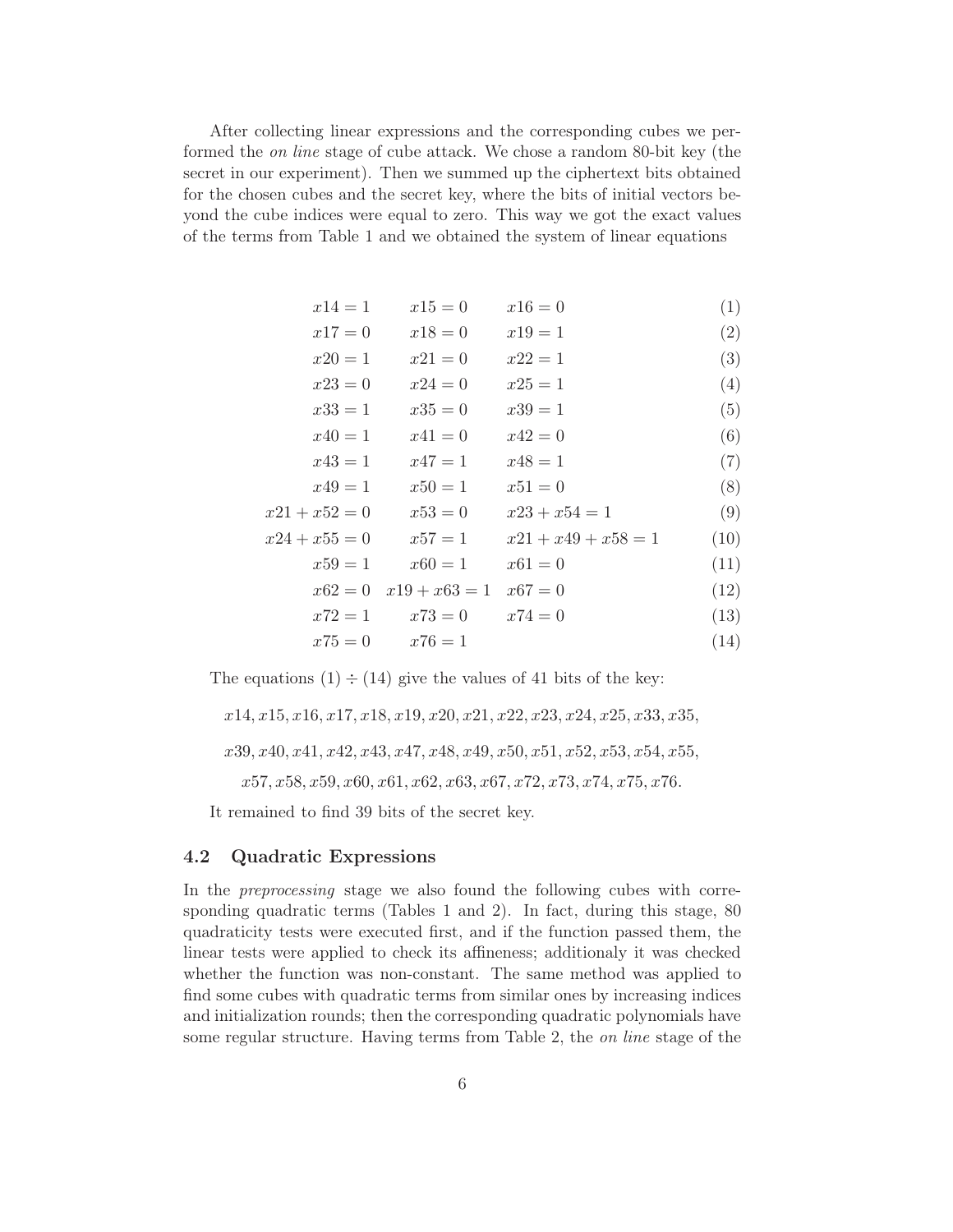cube attack was done with the same secret key obtaining this way the values of these terms.

| expression           | cube indices                                                                                    | round |
|----------------------|-------------------------------------------------------------------------------------------------|-------|
| $x25x26+x24+x51$     | $\{0,4,6,13,18,19,22,27,35,37,38,43,46,48,51,53,55,57,60,61,64,66,79\}$                         | 709   |
| $x31x32+x30+x57$     | $\{3,10,11,24,25,30,34,38,40,41,43,44,51,54,57,59,61,62,65,66,70,76,79\}$                       | 709   |
| $x32x33+x31+x58$     | $\{1,6,8,10,13,15,19,20,26,37,39,40,43,47,53,54,57,59,64,67,68,72,75\}$                         | 709   |
| $x33x34+x32+x59$     | $\{1,3,10,15,16,18,24,26,28,29,33,37,39,40,43,46,49,51,52,54,59,61,78\}$                        | 709   |
| $x35x36+x34+x61$     | $\{1,8,13,16,21,26,27,28,29,31,36,39,47,48,50,56,57,59,60,61,66,72,78\}$                        | 709   |
| $x37x38+x36+x63$     | $\{0,1,8,9,10,12,14,18,21,22,23,26,32,33,40,49,52,54,57,67,75,78,79\}$                          | 709   |
| $x38x39+x37+x64$     | $\{2,6,14,24,27,29,30,32,38,43,45,46,49,50,53,54,58,67,68,70,74,76,77\}$                        | 709   |
| $x39x40+x38+x65$     | $\{0,3,4,11,13,18,20,32,36,43,48,49,52,56,59,63,64,66,67,71,73,76,78\}$                         | 709   |
| $x18x19+x17+x44$     | $\{1,9,13,14,16,18,19,31,37,39,40,42,45,46,49,52,53,58,67,68,73,76,78\}$                        | 709   |
| $x19x20+x18+x45$     | $\{0,8,13,14,17,19,20,21,22,24,30,32,39,44,47,52,55,59,60,66,68,77,78\}$                        | 709   |
| $+x58+1$             |                                                                                                 |       |
| $x47x48 + x19 + x40$ | $\{0,6,10,15,17,18,20,27,30,31,41,49,54,55,56,58,60,61,65,66,71,74,78\}$                        | 709   |
| $+x46+x58+x73+1$     |                                                                                                 |       |
| $x64x65+x21+x63$     | $\{2,4,5,7,10,13,14,16,23,25,28,33,36,42,43,56,59,61,63,68,74,76,79\}$                          | 709   |
| $x66x67+x14+x23$     | $\{1,6,11,13,15,16,20,21,26,29,30,37,43,46,47,51,55,57,60,69,76,77,79\}$                        | 709   |
| $+x65$               |                                                                                                 |       |
| $x40x41+x39+x66$     | $\{3,8,12,14,22,24,26,30,32,36,43,44,45,46,49,51,52,53,57,59,72,75,78\}$                        | 709   |
| $x68x69+x16+x25$     | ${1,3,7,9,11,13,17,20,23,32,38,39,40,44,46,59,62,64,68,70,73,76,78}$                            | 709   |
| $+x67+1$             |                                                                                                 |       |
| $x69x70+x17+x26$     | $\{0,1,6,7,8,13,16,17,18,25,26,33,37,41,49,56,58,61,62,68,71,78,79\}$                           | 709   |
| $+x68$               |                                                                                                 |       |
| $x51x52+x50+x77$     | $\{1,10,11,14,16,22,24,25,27,41,42,50,51,52,53,54,58,66,71,74,76,78\}$                          | 709   |
| $x52x53+x51+x78+1$   | $\{0,1,7,13,15,18,21,29,30,32,39,42,47,48,55,57,63,65,66,67,72,76,77\}$                         | 709   |
| $x53x54+x52+x79$     | $\{5,7,9,15,17,18,27,30,32,37,38,44,47,49,50,52,57,66,68,69,74,77,78\}$                         | 709   |
| $x54x55+x11+x53$     | $\{2,11,13,16,25,31,36,39,42,46,47,55,58,63,65,67,68,69,70,73,75,76,77\}$                       | 710   |
| $x55x56+x12+x54+1$   | $\{3, 12, 14, 17, 26, 32, 37, 40, 43, 47, 48, 56, 59, 64, 66, 68, 69, 70, 71, 74, 76, 77, 78\}$ | 711   |
| $x56x57+x13+x55+1$   | $\{4, 13, 15, 18, 27, 33, 38, 41, 44, 48, 49, 57, 60, 65, 67, 69, 70, 71, 72, 75, 77, 78, 79\}$ | 712   |

Table 2. Quadratic expressions.

We got the following quadratic equations:

| $x25x26 + x24 + x51 = 0$                   | (15) |
|--------------------------------------------|------|
| $x31x32 + x30 + x57 = 1$                   | (16) |
| $x32x33 + x31 + x58 = 0$                   | (17) |
| $x33x34 + x32 + x59 = 0$                   | (18) |
| $x35x36 + x34 + x61 = 0$                   | (19) |
| $x37x38 + x36 + x63 = 1$                   | (20) |
| $x38x39 + x37 + x64 = 0$                   | (21) |
| $x39x40 + x38 + x65 = 0$                   | (22) |
| $x18x19 + x17 + x44 = 0$                   | (23) |
| $x19x20 + x18 + x45 + x58 = 1$             | (24) |
| $x47x48 + x19 + x40 + x46 + x58 + x73 = 0$ | (25) |
| $x64x65 + x21 + x63 = 0$                   | (26) |
| $x66x67 + x14 + x23 + x65 = 0$             | (27) |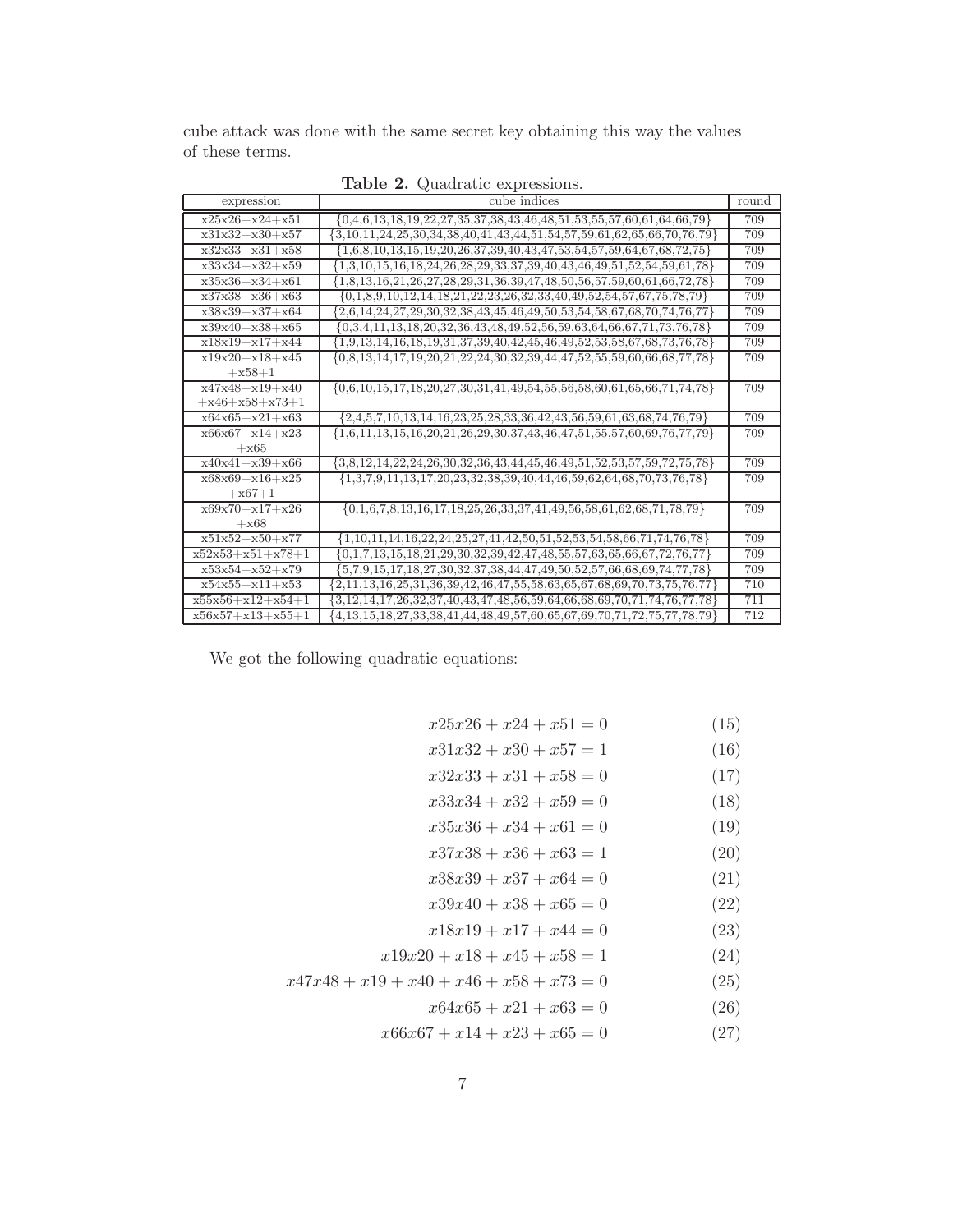- $x40x41 + x39 + x66 = 1$  (28)
- $x68x69 + x16 + x25 + x67 = 0$  (29)
- $x69x70 + x17 + x26 + x68 = 0$  (30)
	- $x51x52 + x50 + x77 = 0$  (31)
		- $x52x53 + x51 + x78 = 0$  (32)
		- $x53x54 + x52 + x79 = 1$  (33)
		- $x54x55 + x11 + x53 = 1$  (34)
		- $x55x56 + x12 + x54 = 1$  (35)
		- $x56x57 + x13 + x55 = 0$  (36)

We substituted the 41 known key bits to equations  $(15) \div (36)$  to obtain new 22 values of key bits:

$$
x11 = 1, x12 = 0, x26 = 0, x30 = 1, x31 = 1, x32 = 1, x34 = 0, x36 = 1
$$
  

$$
x37 = 0, x38 = 0, x44 = 0, x45 = 0, x46 = 1, x64 = 0, x65 = 1,
$$
  

$$
x66 = 0, x68 = 1, x69 = 1, x70 = 1, x77 = 1, x78 = 0, x79 = 1.
$$

The equation (29) takes the form  $x68x69 = 1$  and the equation (36) gives the relation  $x56 = x13$ . At this moment we were left with the remaining 17 unknown key bits:

$$
x0, \ldots, x10, x13, x27, x28, x29, x56, x71.
$$

These key bits were found by considering the following cubes and corresponding quadratic expressions.

| expression           | cube indices                                                                                     | round |
|----------------------|--------------------------------------------------------------------------------------------------|-------|
|                      |                                                                                                  |       |
| $x8x9+x7+x34$        | ${2,4,5,8,9,11,13,15,17,23,26,41,43,56,63,64,65,67,68,70,71,73,75}$                              | 709   |
| $x7x8 + x6 + x33$    | ${1,4,8,9,16,22,25,28,29,34,42,48,49,53,55,57,59,62,70,73,75,76,79}$                             | 709   |
| $x9x10+x8+x35$       | ${3,5,6,9,10,12,14,16,18,24,27,42,44,57,64,65,66,68,69,71,72,74,76}$                             | 710   |
| $x10x11+x9+x36$      | ${4,6,7,10,11,13,15,17,19,25,28,43,45,58,65,66,67,69,70,72,73,75,77}$                            | 711   |
| $x11x12+x10+x37$     | ${5,7,8,11,12,14,16,18,20,26,29,44,46,59,66,67,68,70,71,73,74,76,78}$                            | 712   |
| $x70x71+x27+x69$     | $\{0, 2, 5, 8, 13, 14, 16, 17, 27, 35, 38, 43, 50, 52, 53, 56, 57, 60, 65, 69, 75, 78, 79\}$     | 709   |
| $x6x7+x5+x32$        | ${0,3,6,9,13,15,16,21,27,33,40,41,43,47,53,57,58,59,61,70,71,76,78}$                             | 709   |
| $x4x5+x3+x30$        | ${1,4,9,13,14,16,19,24,33,37,38,43,44,45,46,47,54,56,59,68,70,73,76}$                            | 709   |
| $x3x4+x2+x29$        | $\{0,1,2,5,8,9,14,16,25,30,31,40,47,53,54,58,60,61,63,69,75,77,78\}$                             | 709   |
| $x30x31+x29+x56$     | ${8,11,15,20,23,24,27,31,32,36,42,45,50,52,53,54,56,59,60,61,62,68,75}$                          | 709   |
| $x5x6+x4+x31$        | ${0.5,7,8,9,12,20,25,31,35,42,45,46,47,51,56,58,60,67,68,69,70,71}$                              | 709   |
| $x1x2+x0+x27+1$      | ${7,8,11,14,15,31,36,37,40,41,44,48,49,55,58,59,62,64,66,67,69,75,78}$                           | 709   |
| $x2x3+x1+x28$        | ${1,2,6,7,8,10,13,15,23,27,30,32,35,48,49,50,52,53,56,58,68,69,70}$                              | 709   |
| $x7x8+x16x53+x19x20$ | $\{0,2,5,19,20,22,28,29,31,36,37,39,40,50,54,55,65,68,71,72,75,77,79\}$                          | 710   |
| $+x6+x27+x33+1$      |                                                                                                  |       |
| $x71x72+x19+x28+x70$ | $\{0, 2, 6, 9, 11, 17, 21, 36, 37, 42, 45, 46, 47, 48, 51, 53, 57, 58, 60, 71, 75, 77, 78\}$     | 710   |
| $x29x30+x28+x55$     | $\{10, 14, 16, 19, 24, 25, 27, 32, 34, 35, 37, 38, 40, 42, 45, 49, 52, 60, 63, 70, 71, 76, 78\}$ | 710   |

Table 3. Quadratic expressions.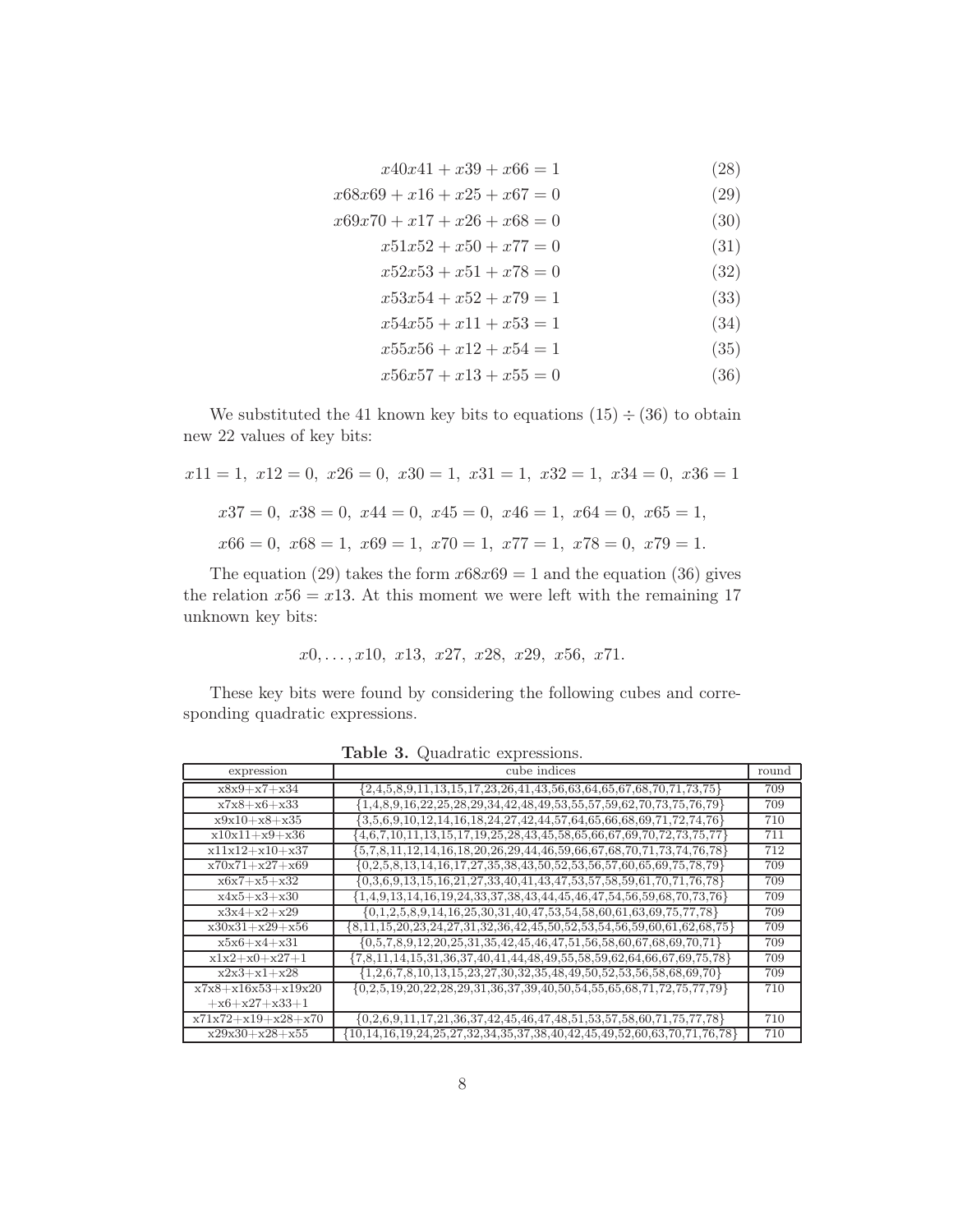The results of the on line stage of attack led us to the second system of quadratic equations:

$$
x8x9 + x7 = 1 \qquad x7x8 + x6 = 0 \tag{37}
$$

$$
x9x10 + x8 = 1 \qquad x9 + x10 = 0 \tag{38}
$$

$$
x10 = 1 \qquad x27 + x71 = 0 \tag{39}
$$

$$
x6x7 + x5 = 0 \qquad x4x5 + x3 = 1 \tag{40}
$$

$$
x3x4 + x2 + x29 = 0 \qquad x29 + x56 = 1 \tag{41}
$$

$$
x5x6 + x4 = 0 \quad x1x2 + x0 + x27 = 1 \tag{42}
$$

$$
x2x3 + x1 + x28 = 1 \quad x7x8 + x6 + x27 = 0 \tag{43}
$$

$$
x28 + x71 = 0 \qquad x28 + x29 = 1 \tag{44}
$$

The above equations after solving them (by hand) gave the following key bits:

|           | $x0 = 1$ $x1 = 0$ $x2 = 1$    |  |
|-----------|-------------------------------|--|
|           | $x3 = 1$ $x4 = 0$ $x5 = 0$    |  |
|           | $x6 = 0$ $x7 = 1$ $x8 = 0$    |  |
|           | $x9 = 1$ $x10 = 1$ $x27 = 0$  |  |
|           | $x28 = 0$ $x29 = 1$ $x56 = 0$ |  |
| $x71 = 0$ |                               |  |

Finally, we got  $x13 = 0$ , since  $x13 = x56$ . These are all key bits:

[1, 0, 1, 1, 0, 0, 0, 1, 0, 1, 1, 1, 0, 0, 1, 0, 0, 0, 0, 1, 1, 0, 1, 0, 0, 1, 0, 0, 0, 1, 1, 1, 1, 1, 0, 0, 1, 0, 0, 1, 1, 0, 0, 1, 0, 0, 1, 1, 1, 1, 1, 0, 0, 0, 1, 0, 0, 1, 0, 1, 1, 0, 0, 0, 0, 1, 0, 0, 1, 1, 1, 0, 1, 0, 0, 0, 1, 1, 0, 1]

 $[x0, \ldots, x79] =$ 

We would like to indicate that, in the above cube attack with quadraticity tests on a variant of Trivium reduced to 709 initialization rounds, the resulting system of quadratic equations was fairly simple. The method of solving it in two steps enabled us to find solutions just using only some elementary tricks. We have chosen this number of initialization rounds because a reduced variant of Trivium (called Bivium) having only two registers and  $4 \times 177 = 708$  initialization rounds was previously investigated. In an attack on Trivium with more initialization rounds and using quadraticity tests to recover more key bits than only those from linear tests requires more time or computational resources.